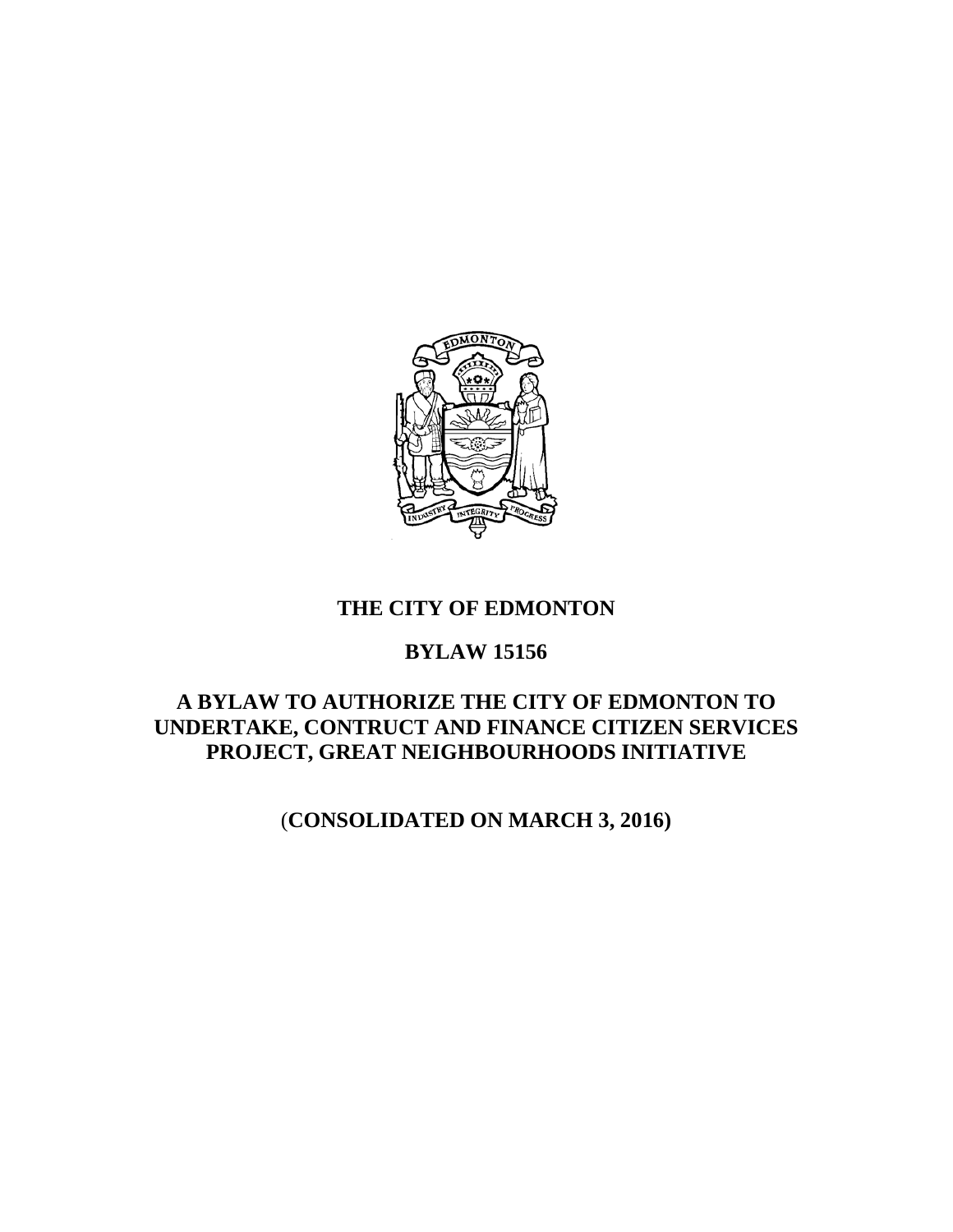## **CITY OF EDMONTON**

### **BYLAW 15156**

A Bylaw to authorize the City of Edmonton to undertake, construct and finance Citizen Services Project, Great Neighbourhoods Initiative.

(S.1, Bylaw 17638, May 3, 2016)

WHEREAS:

The Council of the City of Edmonton has decided to issue a bylaw pursuant to Sections 251 and 258 of the *Municipal Government Act*, R.S.A. 2000, c. M-26 to authorize the City of Edmonton to undertake, construct and finance Citizen Services Project, Great Neighbourhoods Initiative ("Project");

The City of Edmonton has made plans, specifications and estimates for the said Project and confirms the current cost of the said Project is \$150,628,000.00;

There are no grants or contributions to be received or applied to the said Project as detailed in Schedule "A";

In order to construct and complete the said Project, it will be necessary for the City of Edmonton to borrow the sum of \$150,000,000.00 for the terms and conditions referred to in this bylaw;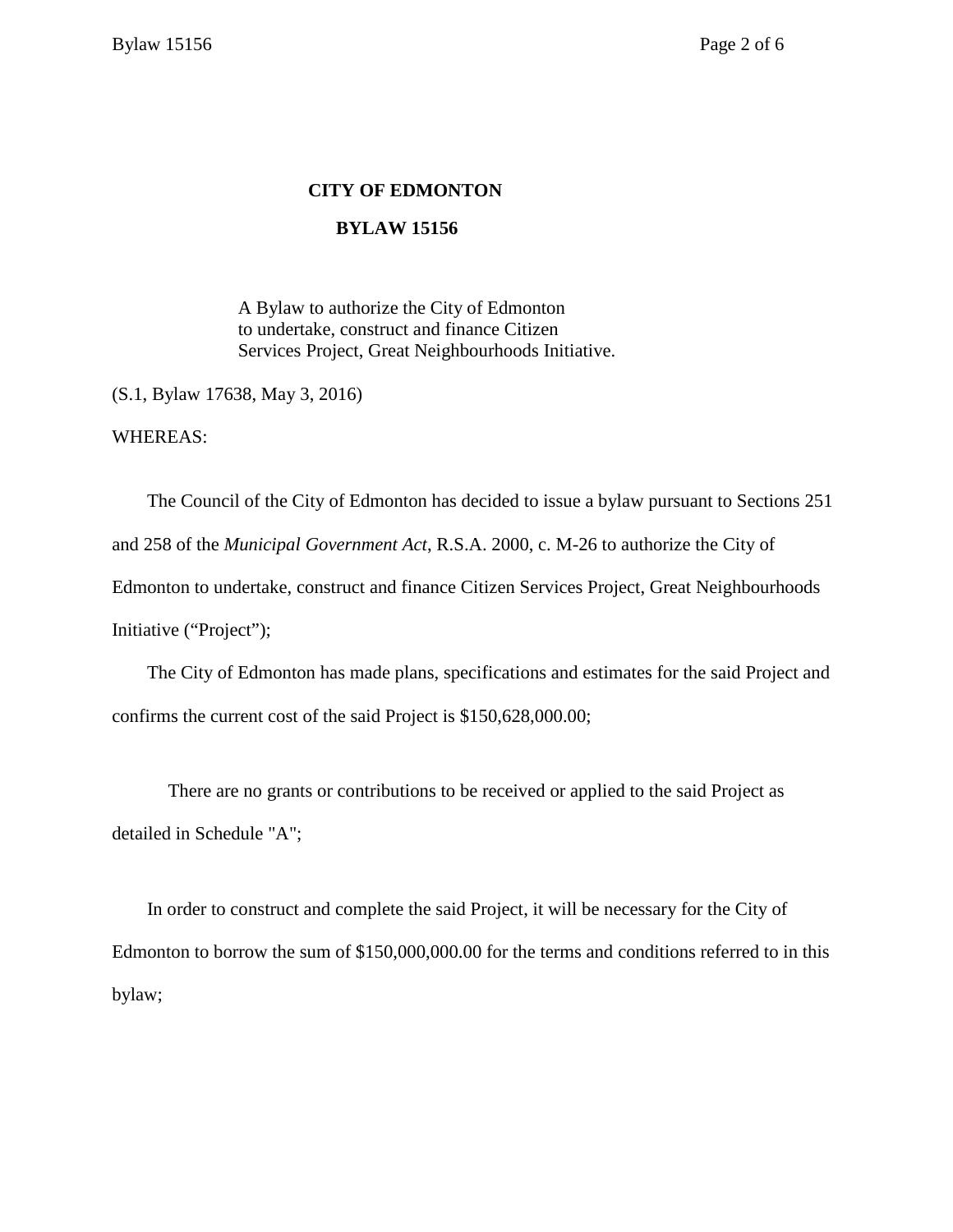The above expenditure was approved by the City of Edmonton in its estimate of capital expenditures through the 2009-2011 Capital Budget, the 2012-2014 Capital Budget and the 2015-2018 Capital Budget;

The City of Edmonton will repay the indebtedness over a period of up to twenty-five (25) years in semi-annual or annual instalments, with interest not exceeding nine per cent (9%), per annum;

The amount of the existing debenture debt of the City of Edmonton at December 31, 2015 is \$3,033,223,562.85, no part of which is in arrears;

The probable lifetime of the said Project is a minimum of fifteen (15) years for street furniture assets and a minimum of twenty-five (25) years for other assets;

All required approvals for the said Project will be obtained and the Project is in compliance with all Acts and Regulations of the Province of Alberta;

(S.1-4, Bylaw 15978, January 18, 2012) (S.1-4, Bylaw 17075, March 3, 2015) (S.1-3, Bylaw 17638, May 3, 2016)

THEREFORE, THE COUNCIL OF THE CITY OF EDMONTON DULY ASSEMBLED ENACTS AS FOLLOWS:

1. That for the purpose of said Project the sum of \$150,000,000.00 be borrowed by way of debenture on the credit and security of the City of Edmonton at large.

(S.3, Bylaw 15978, January 18, 2012) (S.2, Bylaw 17075, March 3, 2015)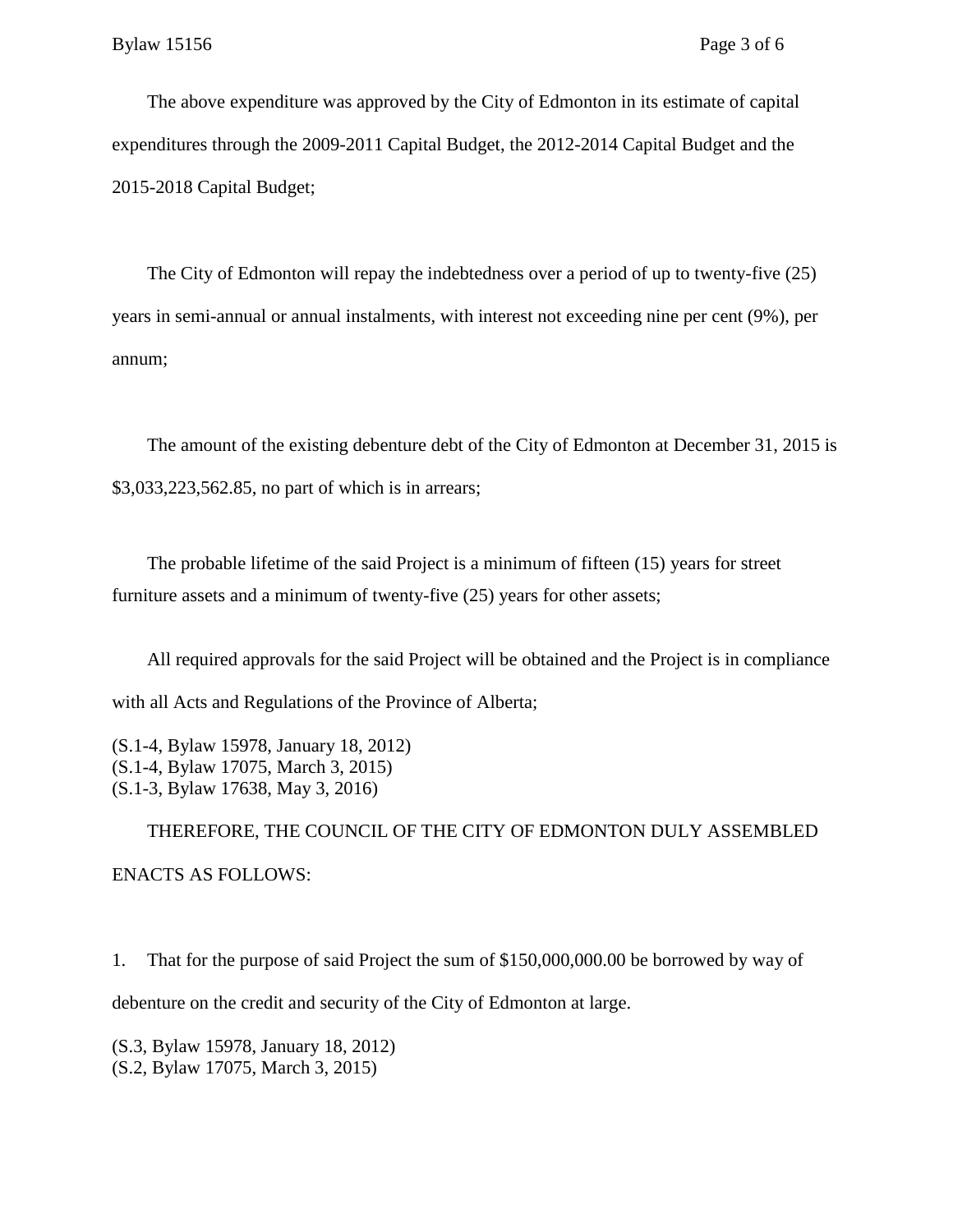#### Bylaw 15156 Page 4 of 6

2. The debentures to be issued under this bylaw shall not exceed the sum of \$150,000,000.00, and may be in any denomination not exceeding the amount authorized by this bylaw and shall be dated having regard to the date of the borrowing.

(S.3, Bylaw 15978, January 18, 2012) (S.2, Bylaw 17075, March 3, 2015)

3. The debentures shall bear interest during the currency of the debentures, at a rate not exceeding nine per cent (9%), per annum, payable semi-annually or annually.

4. The debentures shall be issued for a period of up to twenty-five (25) years and the City of Edmonton will repay the principal and the interest in semi-annual or annual installments.

5. The debentures shall be payable in lawful money of Canada at the principal office of the Toronto-Dominion Bank either in the City of Edmonton, in the Province of Alberta, or at its principal office in the City of Toronto, in the Province of Ontario.

6. For the purpose of this bylaw, the Chief Elected Official (as defined by the *Municipal Government Act*) means the Mayor, and the Chief Administrative Officer (as defined by the *Municipal Government Act*) means the City Manager, of the City of Edmonton. The Mayor and the City Manager shall authorize such bank or financial institution to make payments to the holder of the debentures, on such date and in such amounts as specified in the repayment schedule forming part of each debenture.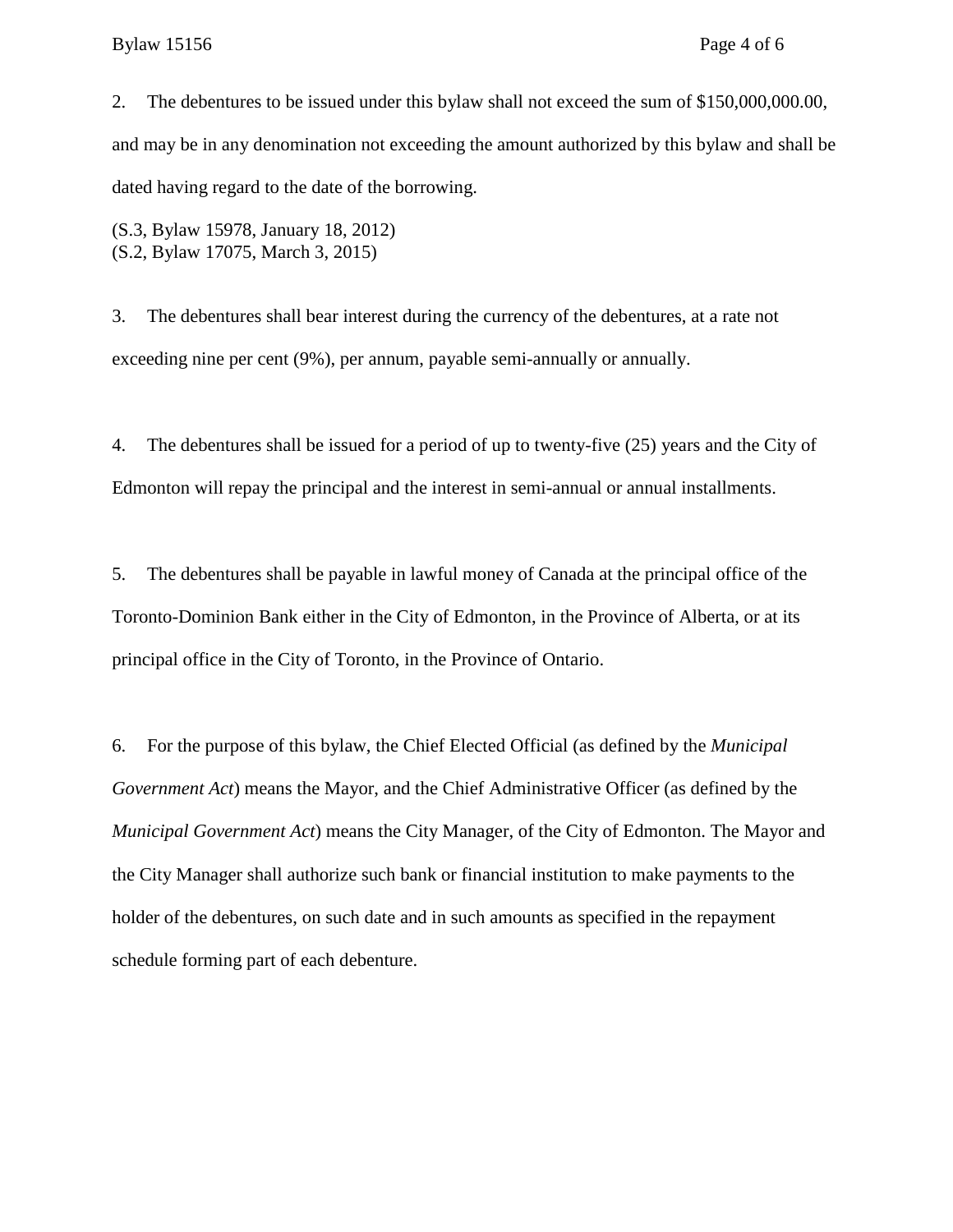7. The debentures shall be signed by the Mayor and the City Manager of the City of Edmonton and the City Manager shall affix thereto the corporate seal of the City of Edmonton to the debentures.

8. There shall be levied and raised in each year of the currency of the debentures an amount sufficient to pay the principal and interest falling due in such year on such debenture by a rate sufficient therefore on all the taxable property in the City and collectable at the same time and in the same manner as other rates, or in part through investments, and may include federal and provincial government monies.

9. The indebtedness is contracted on the credit and security of the City of Edmonton at large.

10. The net amount realized by the issue and sale of debentures authorized under this bylaw shall be applied only for the purposes for which the indebtedness was created.

11. This bylaw shall take effect on the day of the final passing thereof.

(NOTE: Consolidation made under Section 69 of the Municipal Government Act, R.S.A. 2000, c.L-21 and Bylaw No. 12005, and printed under the City Manager's authority)

Bylaw No. 15156, passed by Council April 15, 2009

Amendments:

Bylaw 15978, January 18, 2012 Bylaw 17075, March 3, 2015 Bylaw 17638, May 3, 2016